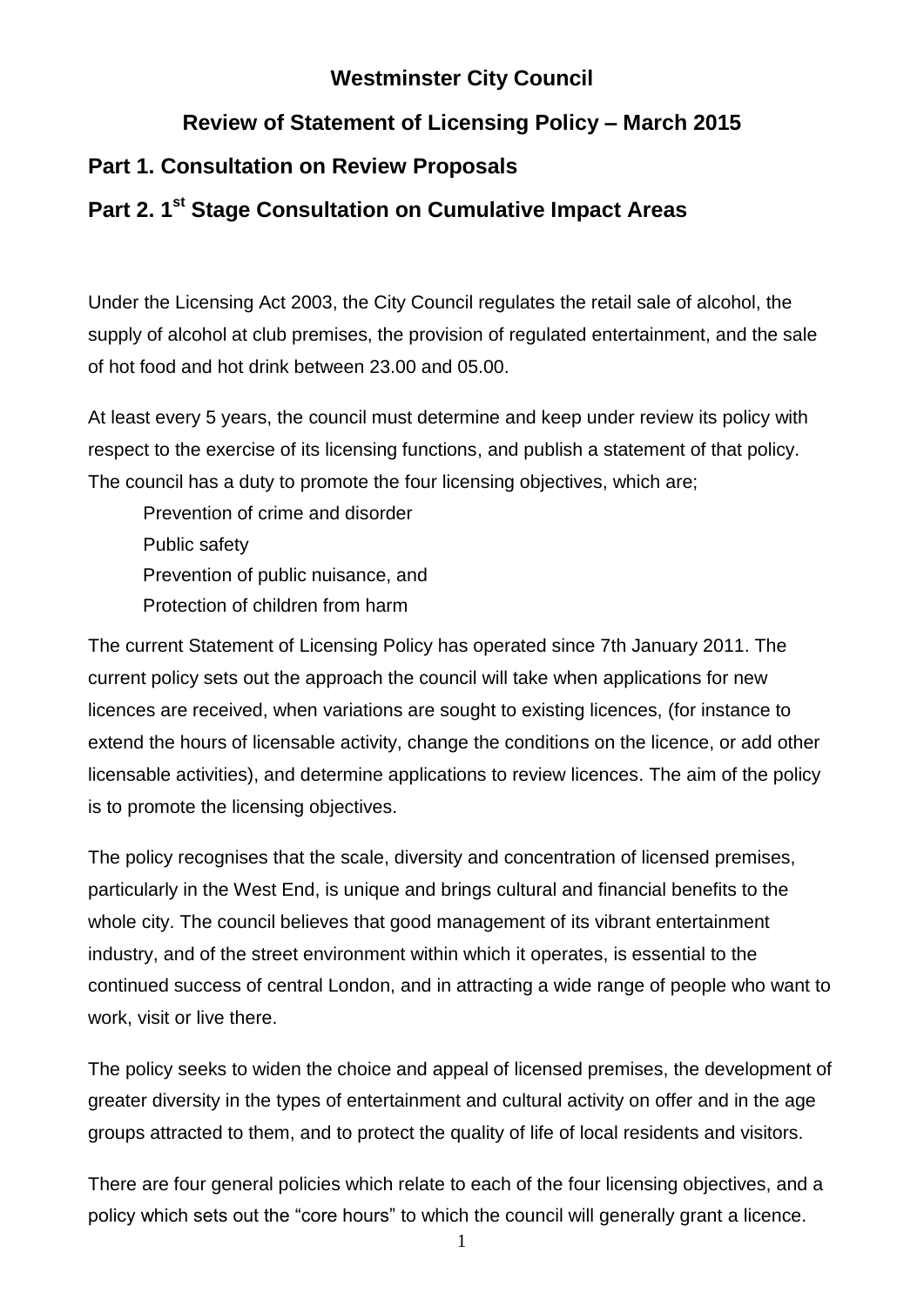Additionally, the Statement identifies three "stress areas" within the city which have been identified as suffering from the cumulative impact of a concentration of licensed premises, and where special policies apply; capping the number of bars, night clubs and take-away hot food premises and preventing them opening later or increasing their capacities. The council recognises the differing impacts that different types of licensed premises can have in relation to the licensing objectives and has policies for various types of premises, both inside and outside the designated "stress areas".

The council has considered the operation of the current policy, drawing on issues raised at hearings of the Licensing Sub Committee, and which often reflect applicants' or objectors concerns over the policy, and issues raised in the courts at appeal.

Part 1 of this review indicates areas where it is proposed that policy should be revised and includes associated questions seeking views on the issues and proposed revisions. The policy will also be revised to reflect changes in legislation, statutory guidance and council policies and initiatives which have been introduced since the last review and relevant data will be updated. Statutory guidance states that the cumulative impact of licensed premises is a proper matter for licensing authorities to consider when developing statements of licensing policy. Adopting the terminology in Guidance the council proposes to re-label "stress areas" as Cumulative Impact Areas and the special policies which apply in those areas as Cumulative Impact Policies.

If there are other issues and revisions that you would like to suggest they will also be considered before the policy is revised and adopted.

A set of questions based on the issues and the revisions that the council is considering are posed after each issue and are reproduced together at the end of the document with details for responding.

In Part 2 of this review the council is inviting submissions in relation to the current stress area boundaries and other areas of the city which may be considered to be suffering from cumulative impact. It is also proposed to consider if there are areas of the city where alternative measures, such as fixed closing times, staggered closing times and zoning in order to orchestrate closing times so as to manage problems in the night-time economy, are appropriate.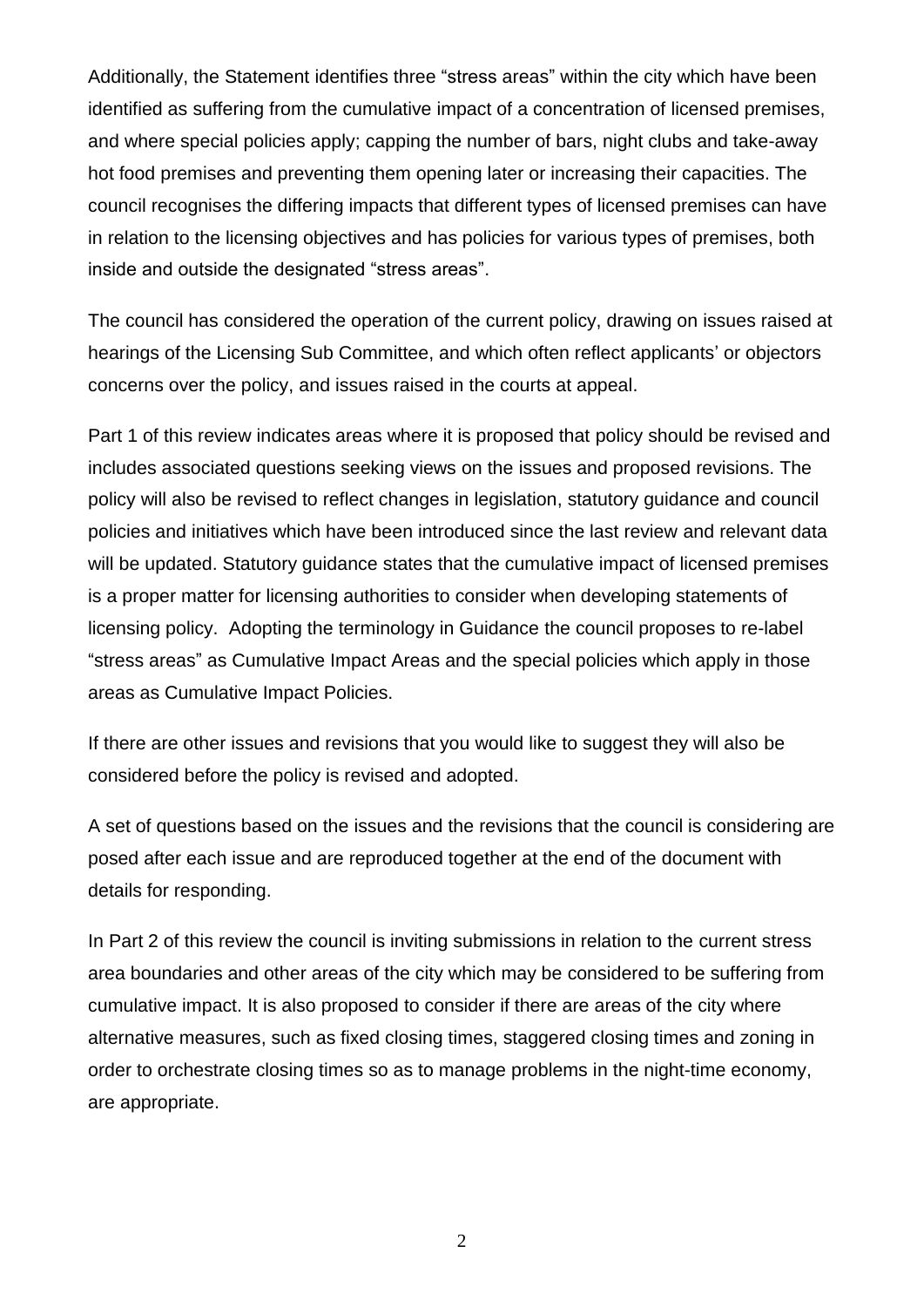Consultation responses should be e-mailed to [licensingconsultation@westminster.gov.uk](mailto:licensingconsultation@westminster.gov.uk)  or posted to Chris Wroe, Licensing Policy & Strategy Manager, Westminster City Council, 11<sup>th</sup> Floor City Hall, 64 Victoria Street, London SW1E 6QP.

### **The closing date for the consultation is 15 th May 2015.**

If you have any questions or comments on this consultation please contact Chris Wroe at [cwroe@westminster.gov.uk](mailto:cwroe@westminster.gov.uk) or go to the council website at [www.westminster.gov.uk.](http://www.westminster.gov.uk/)

## **Part 1 Consultation on Review Proposals**

## **1. Stress area policies in relation to alcohol sales ancillary to other uses at a premises**

- 1.1. The special policies which create a presumption to refuse applications for pubs and bars in the Stress Areas (other than applications to vary hours within the core hours) is a key principle of the Statement of Licensing Policy as a means of limiting the stress created by the cumulative impact of the number of premises and people in the Stress Areas. These policies apply to premises which, by definition, are used exclusively or primarily for the supply of alcohol for consumption on the premises. These pubs and bars may seek to operate throughout the day, into the evening or through the night.
- 1.2. The policy is clear that these special policies do not apply to restaurants which meet strict criteria defined in the policy. For the purposes of the policy a restaurant is defined as premises (i) in which customers are shown to their table, (ii) which provide food in the form of substantial table meals that are prepared on the premises and are served and consumed at the table using non-disposable crockery, (iii) which do not provide any take away service of food or drink for immediate consumption, and (iv) where alcohol can only be sold, supplied and consumed on the premises by people taking bona fida substantial table meals there, and provided always that the consumption of alcohol by such persons is ancillary to taking such meals.
- 1.3. Increasingly however the council receives applications for a range of premises wishing to sell alcohol which are neither pubs and bars, or restaurants, as defined in the policy. These premises may be cafes, with a significant food offer but without a requirement that alcohol is ancillary to food, delicatessens, with an existing retail and off licence provision, or premises with other retail or service uses which may not involve the provision of food at all. In some cases the proposal will be for a small bar area within the premises but operated separately from other activities within it. In other cases the sale of alcohol will be throughout the premises and integral to other activities.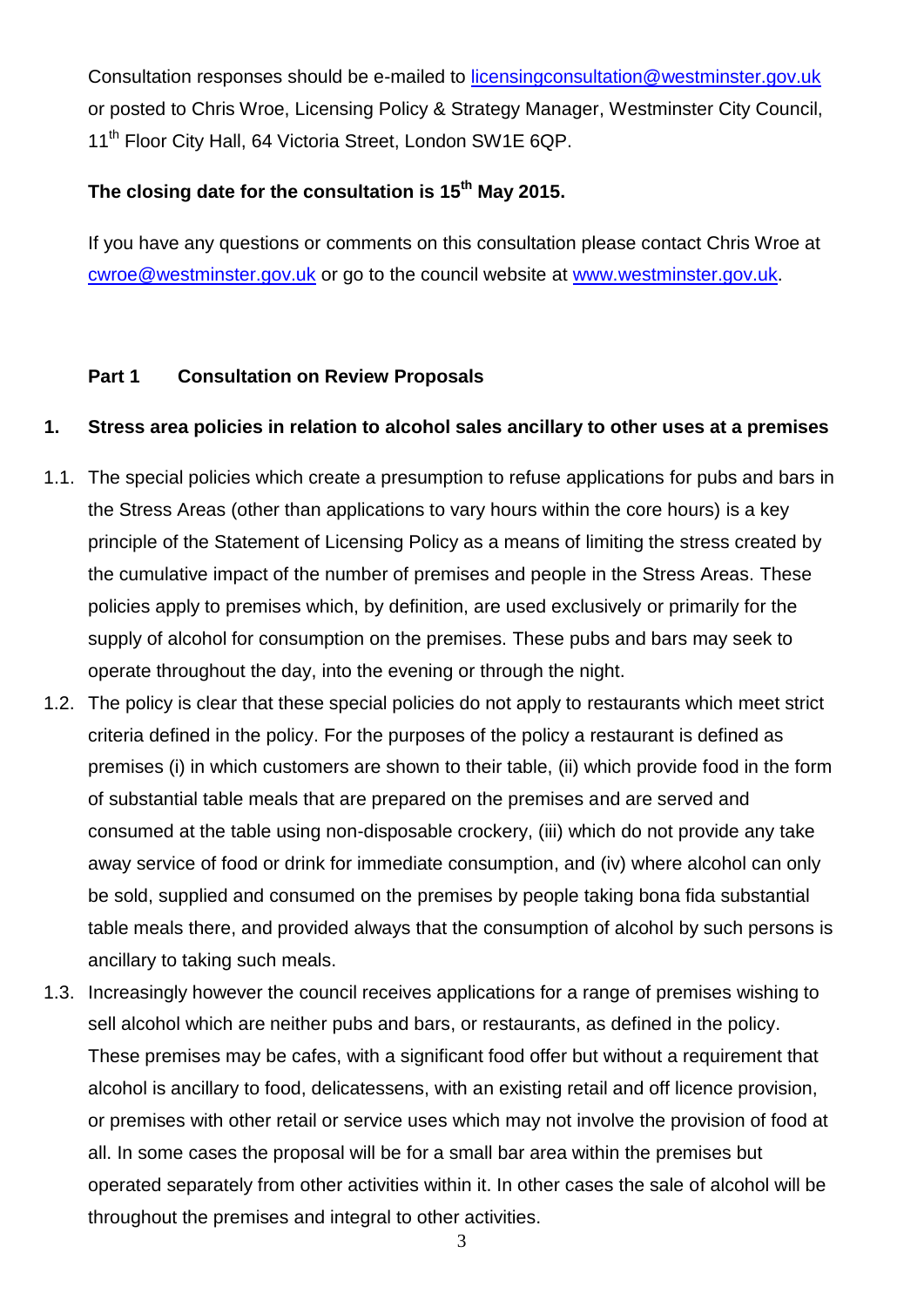- 1.4. Special policy STR1(ii) states that these premises are subject to other policies, and must demonstrate that they will not add to cumulative impact in the stress area. Hours policy HRS1(ii) states that applications for hours within the "core hours" set out in the policy will generally be granted, subject to not being contrary to other policies in the Statement of Licensing Policy.
- 1.5. Where premises are proposing the sale of alcohol for consumption on the premises there is always a potential that this will lead to an increased number of people consuming alcohol and for a longer period and which will add to existing stress.
- 1.6. The council however recognises that this will not always be the case. The availability of alcohol at lunchtime or in the early evening in premises where alcohol is ancillary to other uses of the premises and not associated with sustained or high alcohol consumption to later hours may not be likely to add to cumulative impact in the stress area.
- 1.7. It is proposed that the Revised Statement of Licensing Policy recognises that where applications for licenses to sell alcohol for consumption on the premises are made and (i) are appropriately conditioned so that the consumption of alcohol is not, and cannot become, a significant part of the operation of the premises and is regulated to promote responsible drinking; (ii) where the character of the premises is such that its customers are not likely to be involved in sustained or heavy drinking at later hours; and (iii) when the sale of alcohol is not permitted beyond 20.00 hours; then the council considers that permitting the sale of alcohol for consumption on the premises is unlikely to add to cumulative impact in the stress area.
- 1.8. Examples of appropriate conditions to ensure that alcohol consumption is appropriately regulated will include conditions that (i) only permit the sale of alcohol ancillary to the provision of food, or ancillary to other activities at the premises, or to the operation of the premises as a whole, (ii) require service of alcohol to be only by waiter or waitress to seated persons, and without the provision of a physical bar or facility for self service, (iii) require the licensed area to remain under the management of the premises licence holder with the licence being limited to their personal use (iv) require the consumption of alcohol to be restricted to an area which is an integral part of the premises with access to that area only through the premises and with no direct access to the street.
	- **Q1 Do you agree that the stress area policy relating to premises which sell alcohol but are not bars, pubs or restaurants should be clarified?**
	- **Q2 What conditions should be attached to such licences so as to ensure that they do not add to cumulative impact in the stress area?**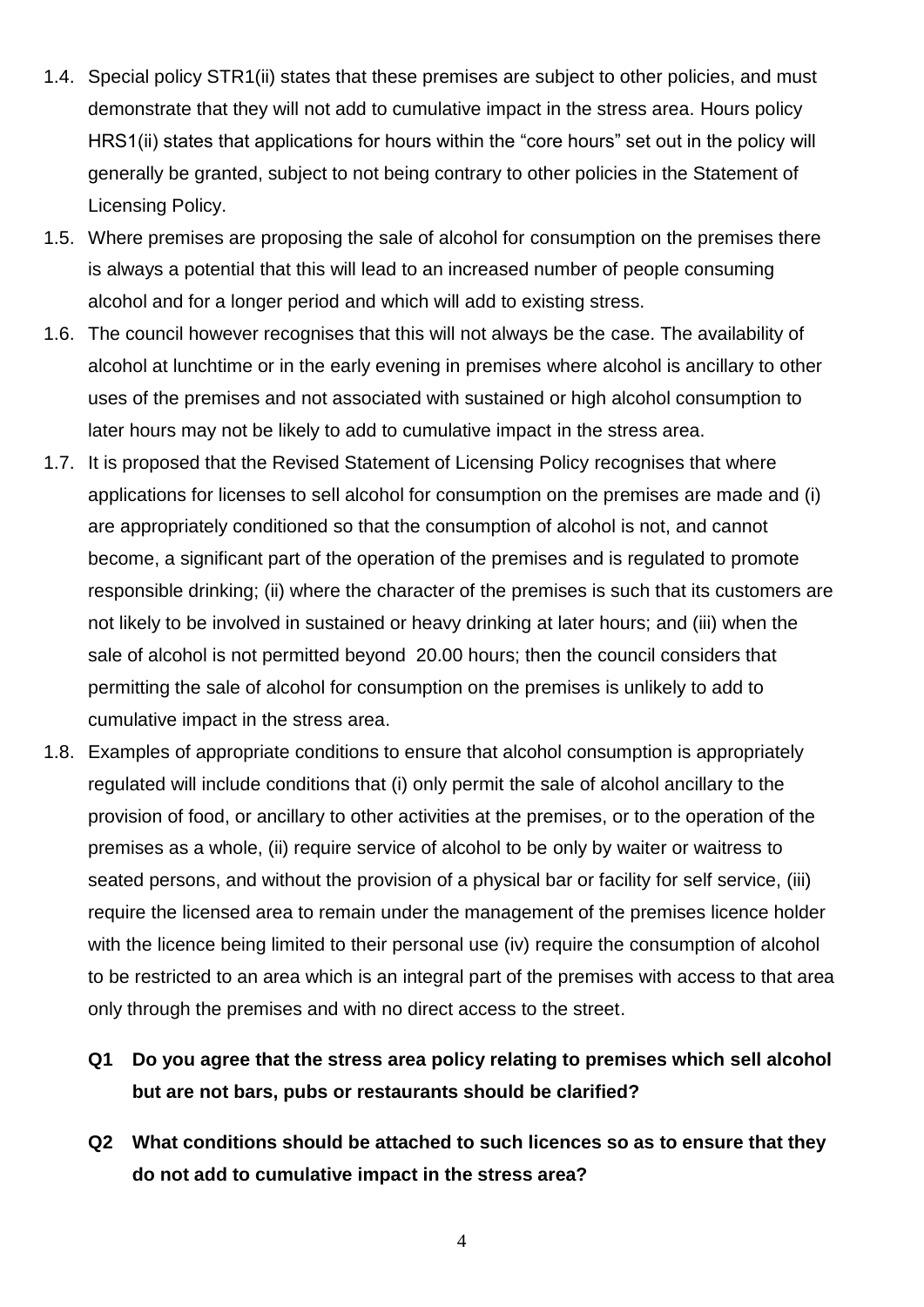- **Q3 Do you agree that if the sale of alcohol is limited to 20.00 hours then the premises are unlikely to add to cumulative impact in the stress area?**
- **2. Stress area policy in relation to proprietary clubs or premises used for private functions**
- 2.1. Proprietary clubs, which are privately owned clubs run for profit, and premises used for private functions, restrict access to their premises by requiring customers to become members or be invited to an event. They may also allow guests of members, guests of the management of the premises, or staff, but access is denied to the general public.
- 2.2. These premises usually include bars, musical entertainment, dancing, and late night refreshment and are often seeking late hours in excess of "core hours". Under the stress area policy there is a presumption to refuse such applications. The current Statement of Licensing Policy does not specifically identify and consider these types of premises, but applicants commonly submit that the entry restrictions proposed at the premises should allow the applications to be considered as an exception to the stress area policies and be granted because they will not add to cumulative impact in the stress area.
- 2.3. The reasons for these submissions typically include the assertion that there is a greater control over the customers using the premises, and because of the membership or private invitation requirements, it is suggested that customers on the premises are known or can be identified by the management, and this information shared with the police and licensing authority. Applicants may also offer to give advance notice of events at the premises and give police a power of veto over individual events.
- 2.4. The current policy recognises that well managed members clubs, which meet the qualifying criteria in the Act to operate under the authority of a club premises certificate, have little association with crime and disorder and public nuisance, because of their membership controls and the strict criteria which the premises must meet. In particular these "qualifying clubs" are often characterised by long standing membership which is valued by the member and gives a real incentive for the club to promote the licensing objectives in its neighbourhood. New members are often nominated and vetted by existing members and in all cases there is a delay of at least 2 days between the grant of membership and the use of the club by the new member. Membership is usually intended to be long term and often renewable annually, with a significant financial commitment on joining.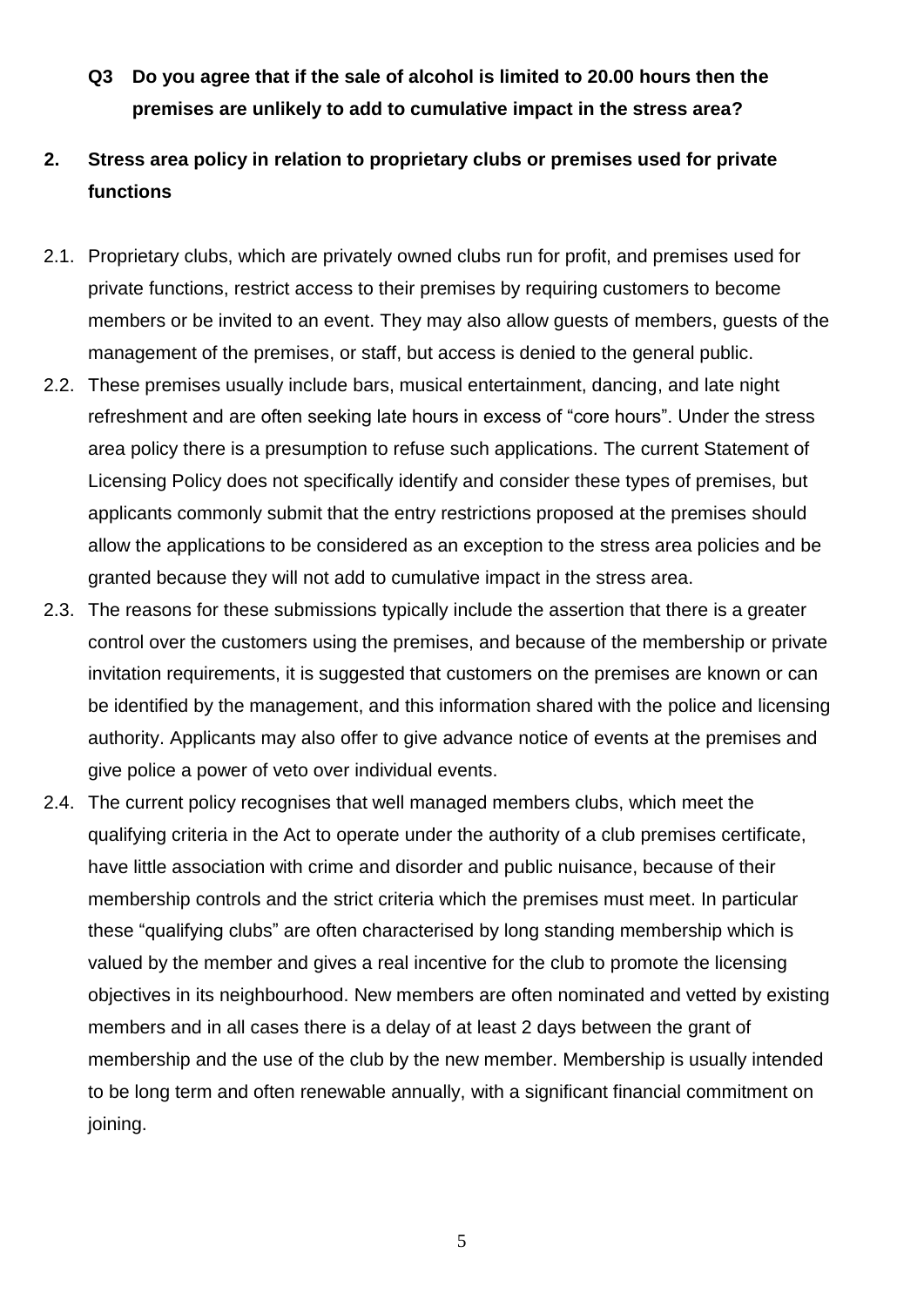- 2.5. In contrast, proprietary clubs may allow members to join on-line with little or no prior contact with the member. Joining fees may be nominal and membership short term. Access to the club may be extended to guests of the management or other categories of person to allow immediate access. Individuals attending premises operating private functions, which could include corporate or personal events, are not necessarily known to the management of the premises, although will be known to the event organiser. Access may also be permitted to guests of invitees or guests of the management. Moreover, persons leaving proprietary clubs and premises operating private functions will sometimes cause public nuisance or be involved in crime, either as perpetrators or victims.
- 2.6. The council is therefore of the view that there is a clear distinction in the character and operation between "qualifying clubs" and proprietary clubs and premises which promote private functions, and considers that proprietary clubs and premises which promote private functions are very likely to contribute to cumulative impact in the stress area and will often not offer sufficient control over their members to promote the licensing objectives.
- 2.7. It is proposed to revise the Statement of Licensing Policy to make it clear that in the stress areas premises which restrict access to general members of the public, such as proprietary clubs and premises used for private functions will not be considered to be exceptions to stress area policies for that reason alone.
	- **Q4 Do you agree that proprietary clubs are very likely to contribute to cumulative impact in the stress area and will often not offer sufficient control over their members to promote the licensing objectives?**
	- **Q5 Do you agree that premises used for private functions, whether they be corporate or personal, are very likely to contribute to cumulative impact in the stress area and will often not offer sufficient control over their members to promote the licensing objectives?**
- **3. Extension of underground rail services**
- 3.1. The Mayor has announced that from 12 September 2015 a limited Tube service in central London will operate on a 24 hour basis on Fridays and Saturdays, with further extensions planned in future years. The present network of night buses will also be reviewed to complement the later service.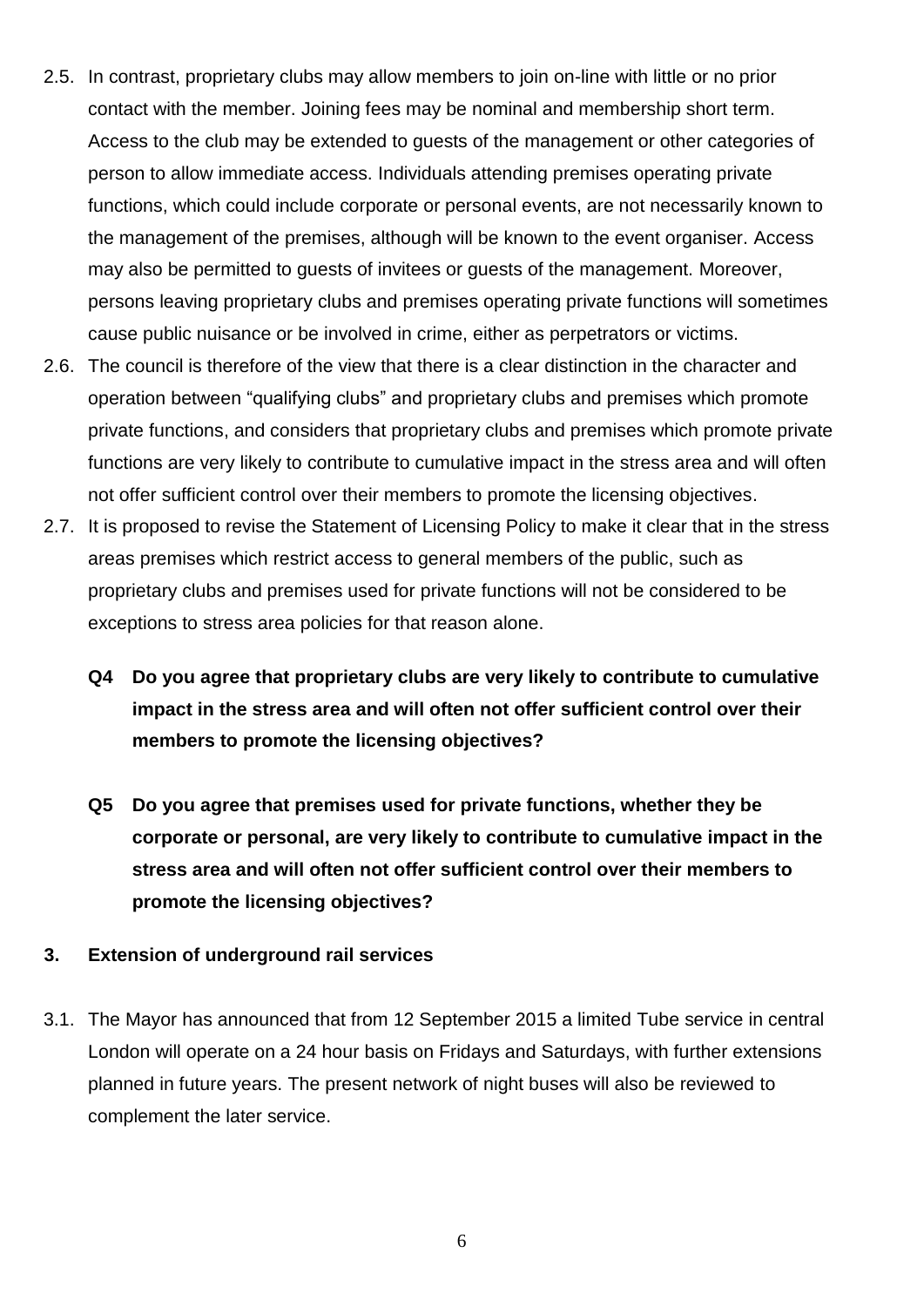- 3.2. Tube services in central London currently cease at about 12.40am and the late night extension will significantly improve the transport provision to and from central London. This will include improving the available means for visitors and workers to get home from central London at later hours, and improve the availability of transport for persons wishing to come into central London at later hours.
- 3.3. The effective dispersal of customers, both from premises and from the stress areas, is regarded by the council as a key principle of its policy to promote the licensing objectives. Whilst the improved availability of the Tube will undoubtedly assist with this dispersal in part, additional persons brought into the city later at night, the opening of stations and running of trains may have a negative effect on the promotion of the licensing objectives.
- 3.4. The council is of the view that only after detailed assessments of how the introduction of the new service provision will impact on the city have been completed will the council be able to take a view on what revisions if any may be appropriate to its licensing policy.
- 3.5. In the revised Statement of Licensing Policy it is proposed to recognise the proposed changes to the Tube service and indicate that a review of the policy in relation to late night premises should take place at a later date, once the new transport arrangements are in place and their impact assessed.

# **Q6 Do you agree that the policy should not be reviewed in anticipation of the transport changes, but considered at a later date?**

### **4. Opening hours**

- 4.1. The Act is silent in regard to the meaning of opening hours, and yet regulations require every licence application and licence document issued to indicate the opening hours for the licensed premises.
- 4.2. The consumption of alcohol on licensed premises is not directly regulated as a licensable activity under the Act but is clearly relevant in assessing whether premises promote the licensing objectives. Similarly, the time to which customers are permitted to remain on licensed premises, and subsequently leave those premises, is also relevant. Notwithstanding therefore that all licences indicate their opening hours the council considers that it may be appropriate to condition a licence to restrict the time at which alcohol may be consumed on the premises or require that all customers leave the premises by a certain time in order to promote the licensing objectives.
- 4.3. In many cases licence holders, as a matter of good management, will restrict the sale and consumption of alcohol for a period of time before the end of opening hours, as part of a "winding down" strategy referred to in the current statement of policy.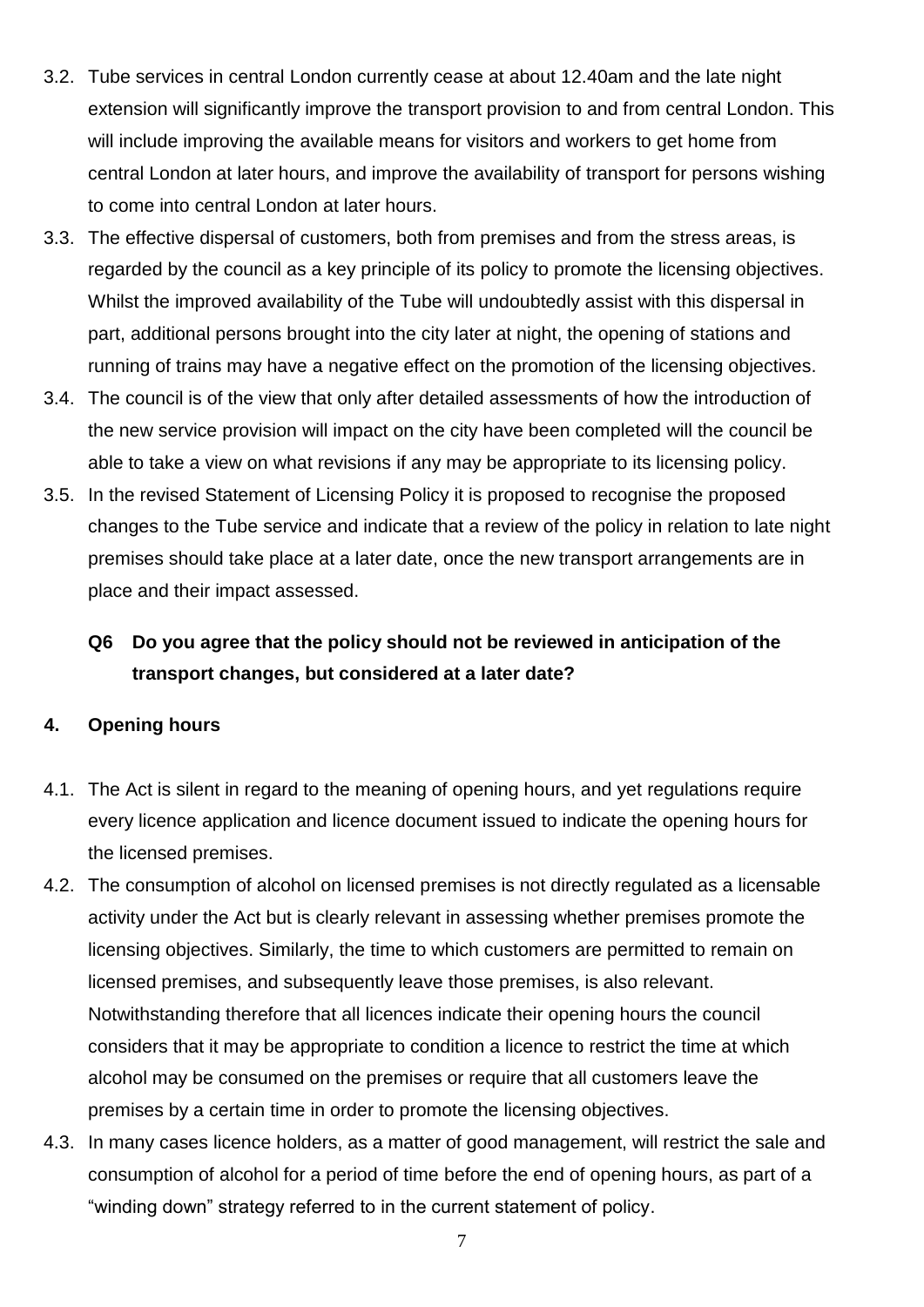- 4.4. It is proposed that the revised Statement of Licensing Policy will indicate that when determining opening hours for premises licensed for the sale of alcohol for consumption on the premises, it will, subject to other conditions or restrictions, impose conditions on a licence to restrict the time at which alcohol may be consumed on the premises and/or require that all customers leave the premises by a certain time where it considers it appropriate to do so to promote the licensing objectives.
	- **Q7 Do you agree that the council should impose conditions to restrict the hours during which customers may be permitted to consume alcohol and be permitted on licensed premises where it considers it appropriate to do so to promote the licensing objectives?**

### **5. Multiple licences for the same premises**

- 5.1. Increasingly, applications have been made for premises licences at premises where a licence is already in force. Typically the applicant is the landlord of the premises where the licence holder of the licence already operating is their tenant. The landlord in many cases is seeking what they term a "shadow licence" on the same or similar terms to the licence already existing.
- 5.2. The Act permits more than one licence to be in effect at any one time at the same premises and it has been established in law that the landlord may apply for a second or subsequent licence.
- 5.3. The council remains concerned however that the holding of additional licences has the potential to undermine the sanctions available to it in response to a review application under the Act. This would be the case if action was taken in respect of one of the licences in effect at the premises, but the premises continued to operate under the authority of a second licence which had not been affected by the review proceedings.
- 5.4. The council recognises that landlords have powers over their tenants outside of the licensing regime and would expect responsible landlords to exert that control to promote the licensing objectives. Where the landlord is also a licence holder of a premises licence in effect at the premises the council considers that the landlord has further responsibilities in respect of the operation of the premises to promote the licensing objectives. In order to promote the licensing objectives the council will take a holistic view of the licensing circumstances at the premise and when making an application to review one of the licences in effect at a premises the licensing authority will therefore consider whether it is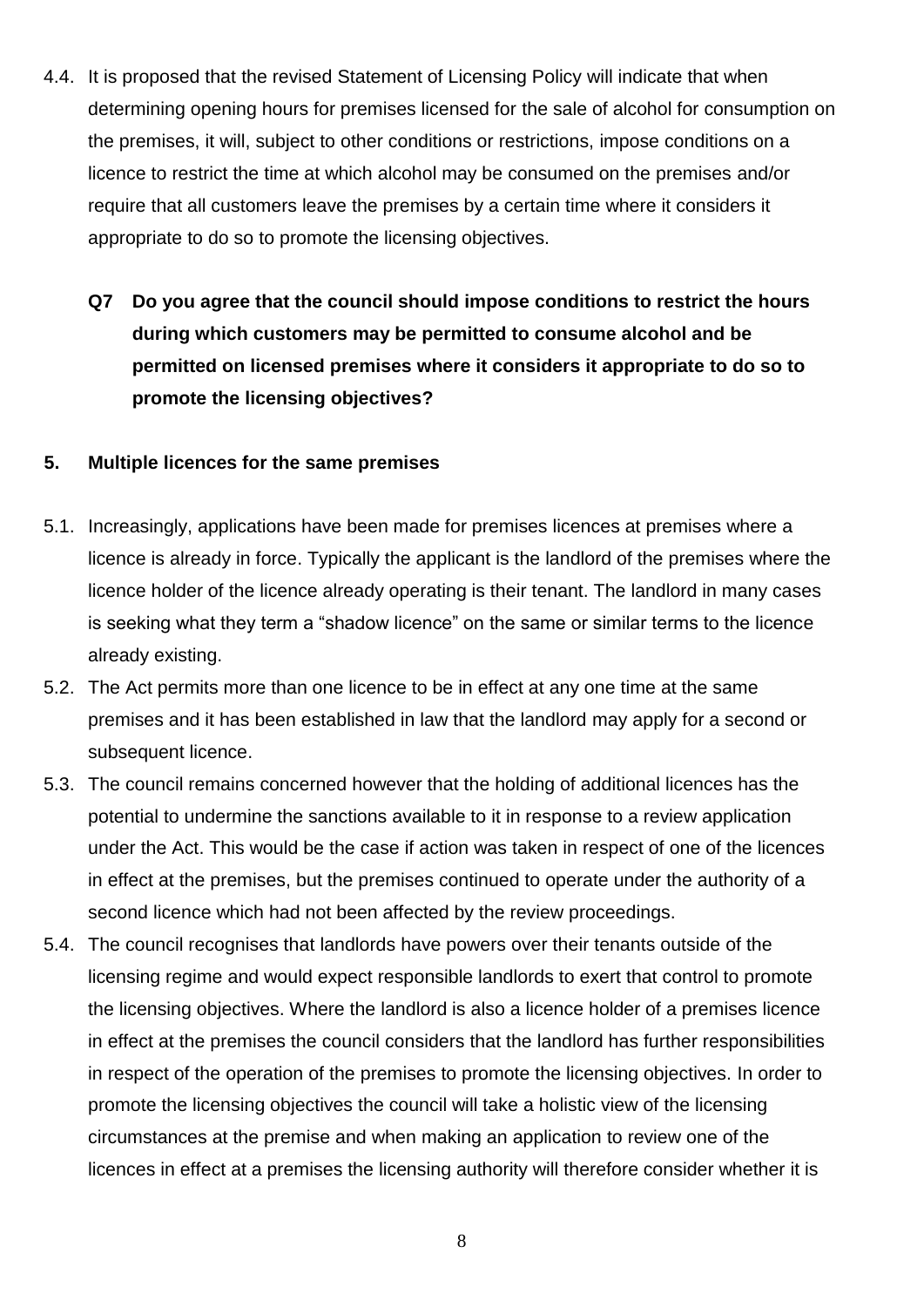appropriate to review all the licences in effect at the premises in order to promote the licensing objectives, and encourage other applicants to do likewise.

- 5.5. It is proposed that the Revised Statement of Licensing Policy will state that when the licensing authority makes an application to review a premises licence to promote the licensing objectives at a premises, it will also consider whether it is appropriate to review all the licences in effect at the premises in order to promote the licensing objectives. Where the applicant for the review is not the licensing authority it will encourage the applicant to also consider whether it is appropriate to review all the licences in effect at the premises, and will itself consider bringing a review of any other licence in effect at those premises if it considers it appropriate to promote the licensing objectives.
- 5.6. It is proposed that the Revised Statement of Licensing Policy will state that it is the licensing authority's policy that all licences take effect when granted, and that the imposition of a condition which suspends the effect of a licence does not promote the licensing objectives.
	- **Q8 When an application to review a licence at a premises is being made, do you agree that the licensing authority should consider whether it is appropriate to review all the licences in effect at the premises in order to promote the licensing objectives, and to encourage other applicants to do so?**
	- **Q9 Do you agree that the licensing authority in order to promote the licensing objectives should have a policy that all licences take effect when granted?**
- **6. Events permitted to operate under a council Area Premises Licence**
- 6.1. Under the Licensing Act 2003 the City Council holds a number of its own premises licences, covering some of the City's busiest and highest profile areas (including Maida Hill, Piccadilly, Whitehall, Covent Garden, Leicester Square, Soho, Regent Street and Oxford Street). These are known as Area Premises Licences.
- 6.2. These licences, held by the council, enable the safe, controlled facilitation of event activities. Specifically, by making use of this framework, event organisers are enabled to submit their plans to the multi-agency LOSPG (Licensing, Operational and Safety Planning Group) event planning process, under the 'umbrella' of an area licence held by the Council. In this way proper consideration can be given to the whole range of factors that are relevant in deciding whether a given event proposal ought to be permitted, such as traffic and pedestrian congestion, local consultation, the appropriateness of an event to its proposed locale, and the management of litter and waste.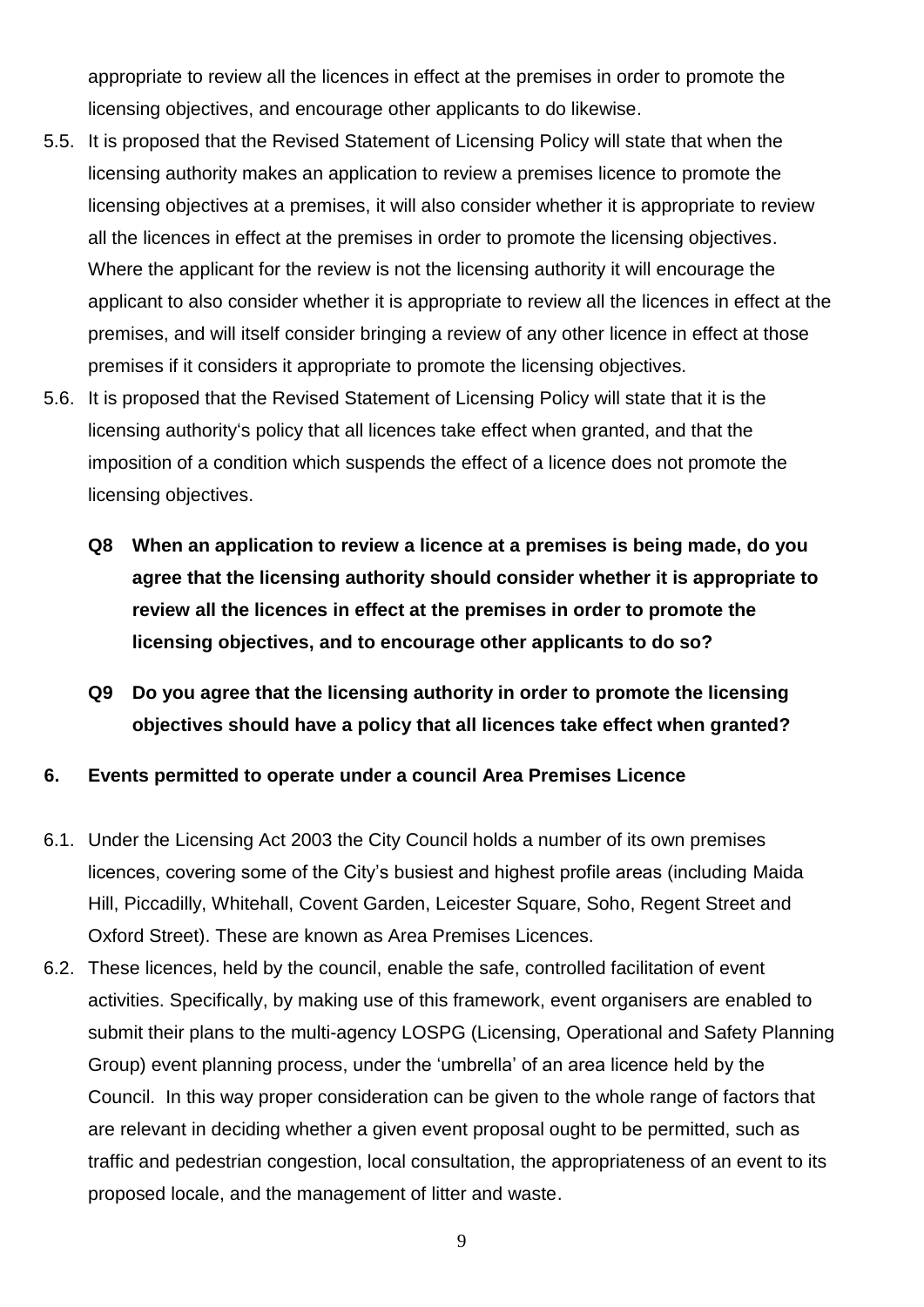- 6.3. The use of the Area Premises Licences has been largely successful. The Area Premises Licences require a named person of experience and proven competence to be responsible for compliance with the set conditions, co-ordination and planning. The council's Special Events Group therefore holds the Area Premises Licences on behalf of Westminster City Council. There is a general recognition by all concerned that Area Premises Licences have a part to play in the overall licensing system. They can be ideal for small, low impact community event activities that align to defined criteria, removing a bureaucratic/regulatory burden, and have been used as such. They also assist in the facilitation of "last minute" event applications that the City Council wishes to support and they can afford the council a robust level of control over the way event activities are planned and executed on the ground.
- 6.4. In evaluating our use of Area Licences and talking to our partners and stakeholders, we have recognised that there have been instances where the use of an Area Premises Licence may not have been the most appropriate means of authorising an event; where the impact of an event has been significant and where the consideration of local resident/ward member and business views has not been as thorough as perhaps it should have been. Discussions have indicated that this is mainly associated with some of the large major impact and complex events which can sometimes cause significant disruption to local communities.
- 6.5. When an event proposal entails any form of licensable activity, the most appropriate means of licensing it must be identified by the council at an early stage. An event activity may be licensed by way of its own Premises Licence or, for event activities within the relevant geographic areas, permission can be sought to use one of the Area Premises Licences held by the City Council. The City Council wishes to ensure that local residents and others have the opportunity to have their say in appropriate circumstances regarding licensing decisions that may affect them and this includes the use of Area Premises Licences.
- 6.6. It is proposed that the Statement of Licensing Policy will state that an event will only be authorised under an Area Premises Licence held by the council when it is appropriate to do so to promote the licensing objectives, and will not do so where it considers that wider consultation of the application is considered appropriate.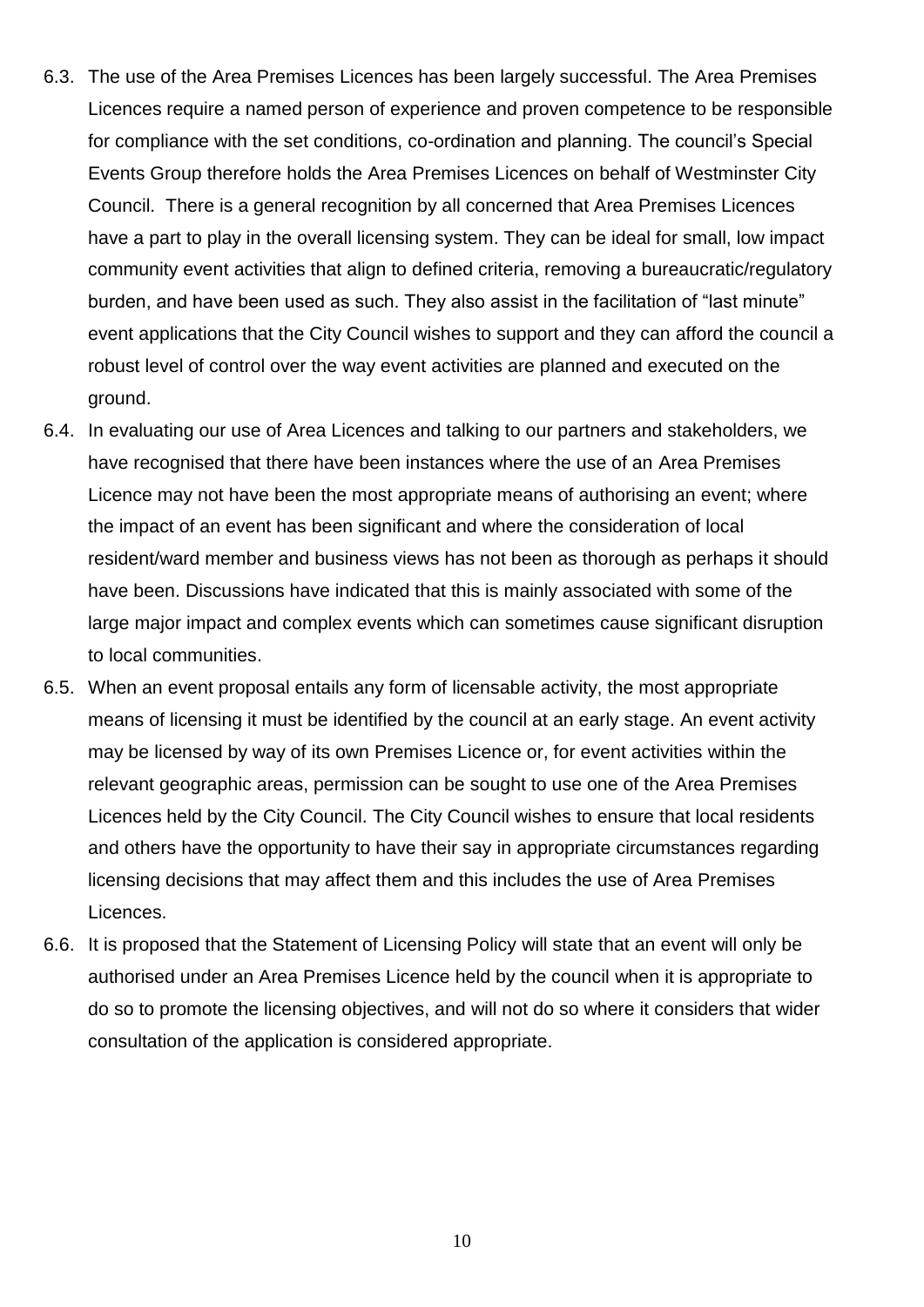- **Q10 Do you agree that the council should only authorise events under its Area Premises Licences when it is appropriate to do so to promote the licensing objectives and ensure that persons likely to be affected by such events have had an opportunity to have their say?**
- **Q11 In what circumstances do you consider that an event should, or should not, be authorised under an Area Premises Licence.**

### **7. Nudity in licensed premises**

- 7.1. Since the current statement of licensing policy was published the council has adopted legislation that requires premises providing lap dancing or striptease to hold a separate licence as a sexual entertainment venue (SEV). Prior to the adoption of the legislation nudity, striptease and sex related entertainment was regulated by the 2003 Act and subject to Policy NS1 in the Statement of Licensing Policy. The SEV licence now regulates the provision of sexual entertainment at these premises, not the premises licence.
- 7.2. It is arguable that not all activities involving nudity, striptease and sex related entertainment however require a SEV licence and, in updating Policy NS1 to take account of SEV licensing, it is intended to retain existing policies in relation to premises offering nudity, striptease and sex related entertainment which is not regulated by a SEV licence.
- 7.3. Revisions are proposed to the Statement of Licensing Policy to update Policy NS1 such that premises which are subject to SEV licensing will not be covered by this policy, but that existing policies in relation to premises offering nudity, striptease and sex related entertainment in premises which are not regulated by a SEV licence will continue to apply.
	- **Q12 Do you agree that in updating policy NS1 the council should retain control over nudity, striptease and sex related entertainment in premises which are not regulated by a SEV licence?**

### **8. Licensing of tables and chairs on the highway as part of a premises licence**

- 8.1. When making an application for a premises licence the extent of the premises is defined by the applicant. The premises may consist of a building or part of it, a private outdoor space associated with the building, or an area of public highway adjacent to the building.
- 8.2. A restaurant for example may seek to use tables and chairs on an area of the adjoining pavement in a similar way to the way it uses rooms inside its restaurant building. To enable licensable activities to be provided both inside the building and on the pavement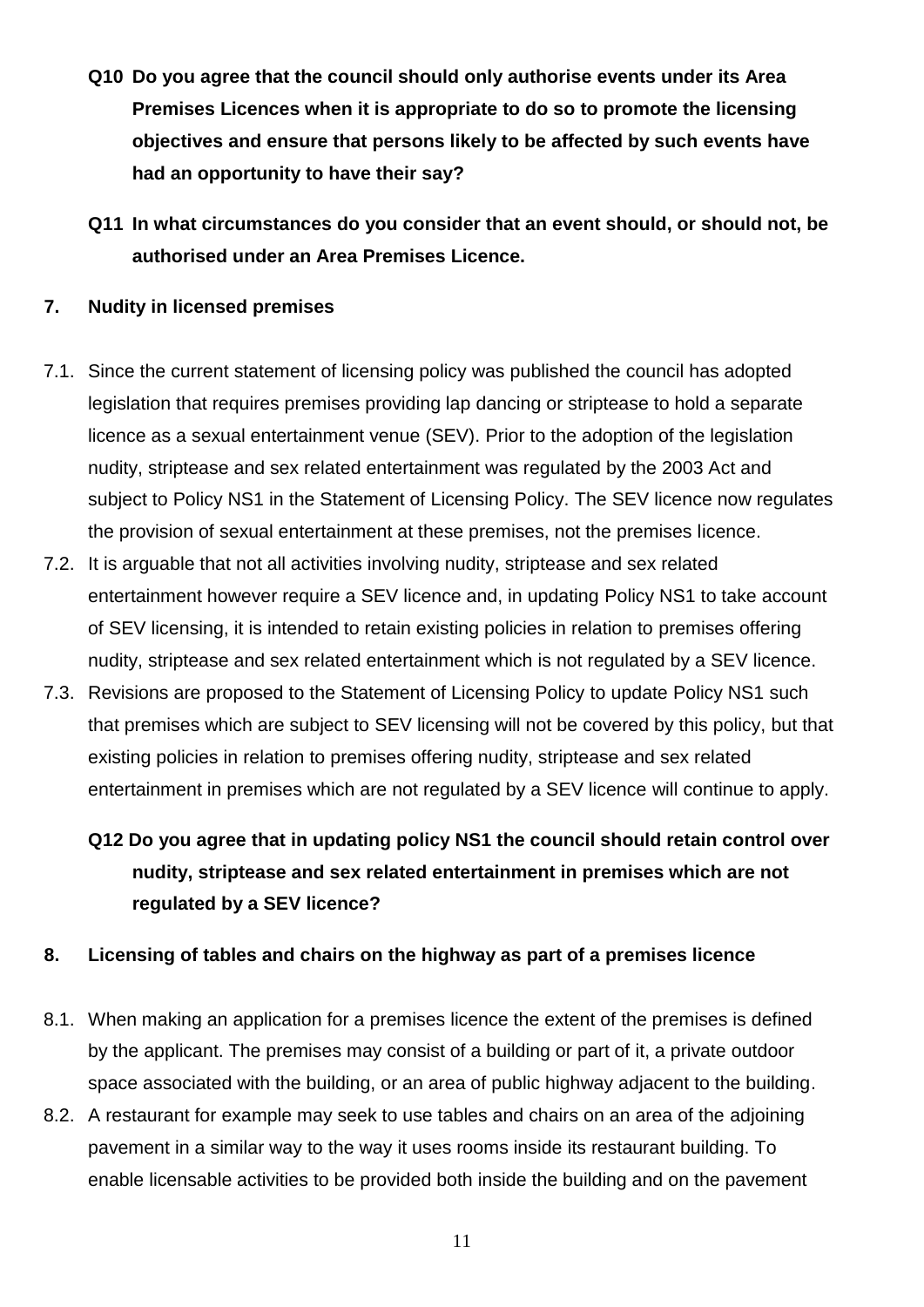area the applicant may define the premises as including both the restaurant building and the area of the pavement it intends to use.

- 8.3. Whilst the premises licence may authorise the provision of licensable activities it cannot authorise the use of an area of highway for that activity. Permission for the use of the highway is considered separately, and in this example, a tables and chairs licence must also be obtained before the restaurant can operate any activity on the pavement. The tables and chairs licence will define the extent of the area, and the numbers of tables and chairs which may be used on the pavement.
- 8.4. The council is concerned that granting a premises licence which includes an area of public highway within a premises is confusing and may mislead by wrongly implying that permission for the use of the highway is being given. That is not to say that permission for the provision of licensable activities on the highway may not be granted where an appropriate tables and chairs licence is or will be in force and the licensing objectives would be promoted, but the council would prefer to permit such licensable activity to be conditioned as an exceptional "off sale" to an area appropriately authorised by a tables and chairs licence. An appropriate condition might state; The consumption of alcohol sold for immediate consumption off the premises shall be limited to any area of the highway immediately adjacent to the premises in respect of which the licence holder is in possession of a separate and current authorisation to place and use tables and chairs in that area.
- 8.5. It is proposed that the Statement of Licensing Policy clarifies the council's intention that a premises licence should not generally include any area of highway intended for use for tables and chairs, and explain the relationship between the 2003 Act and the permissions required for the use of tables and chairs on the highway.

# **Q13 Do you agree that including areas of the highway intended for use by tables and chairs in the premises licence can be misleading?**

### **Other issues**

We welcome comments on any aspect of the review of the Statement of Licensing Policy not included above.

**Q14 Are there any other comments you wish to make or issues you wish to raise in relation to the policy which are not covered above?**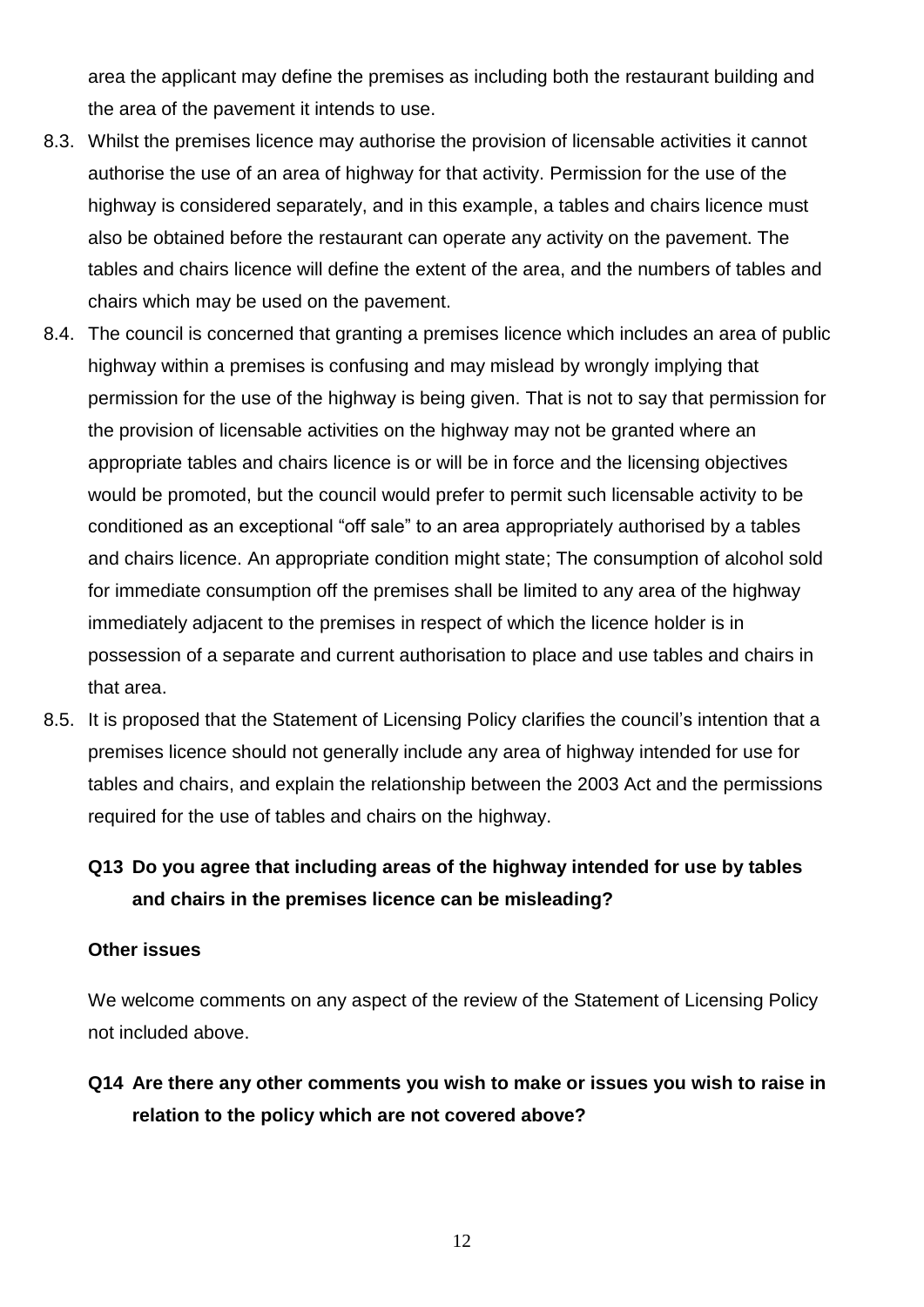#### **Part 2 st Stage Consultation on Cumulative Impact Areas**

In this part of the review the council welcomes the submission of evidence where it is suggested that the cumulative impact of a significant number of licensed premises concentrated in one area is undermining any of the licensing objectives or where alternative measures may be appropriate. In particular, the council invites comment on whether the current stress area boundaries should be changed and why.

Paragraph 13.40 of Revised Guidance dated October 2014 issued under section 182 of the Licensing Act 2003 states: *As part of its licensing policy, the licensing authority may also wish to consider the use of alternative measures such as fixed closing times, staggered closing times and zoning within its area, providing such mechanisms are justified on the basis of the licensing objectives and are only presumptive, with final decisions continuing to be made in relation to individual premises on a case by case basis in accordance with what is appropriate to promote the licensing objectives. The licensing authority would be expected to include its intention to use such measures in its statement of licensing policy and justify doing so in order to orchestrate closing times so as to manage problems in the night-time economy based on the promotion of the licensing objectives. As with the creation of a CIP, the use of such mechanisms would create a rebuttable presumption and would apply in the event of representations being received.*

The council would also welcome submissions on whether it would be appropriate to use alternative measures, as described in Guidance above, to address issues of cumulative impact and manage closing times of premises.

The council will consider submissions and bring forward proposals, if after examining relevant evidence, it considers that changes to the current stress area boundaries or the introduction of alternative measures are appropriate to promote the licensing objectives. Proposals relating to this part of the review are not included in this paper and, in a 2<sup>nd</sup> stage, further consultation on specific proposals and identifying specific areas of the city will be undertaken once submissions have been considered and before any changes are introduced.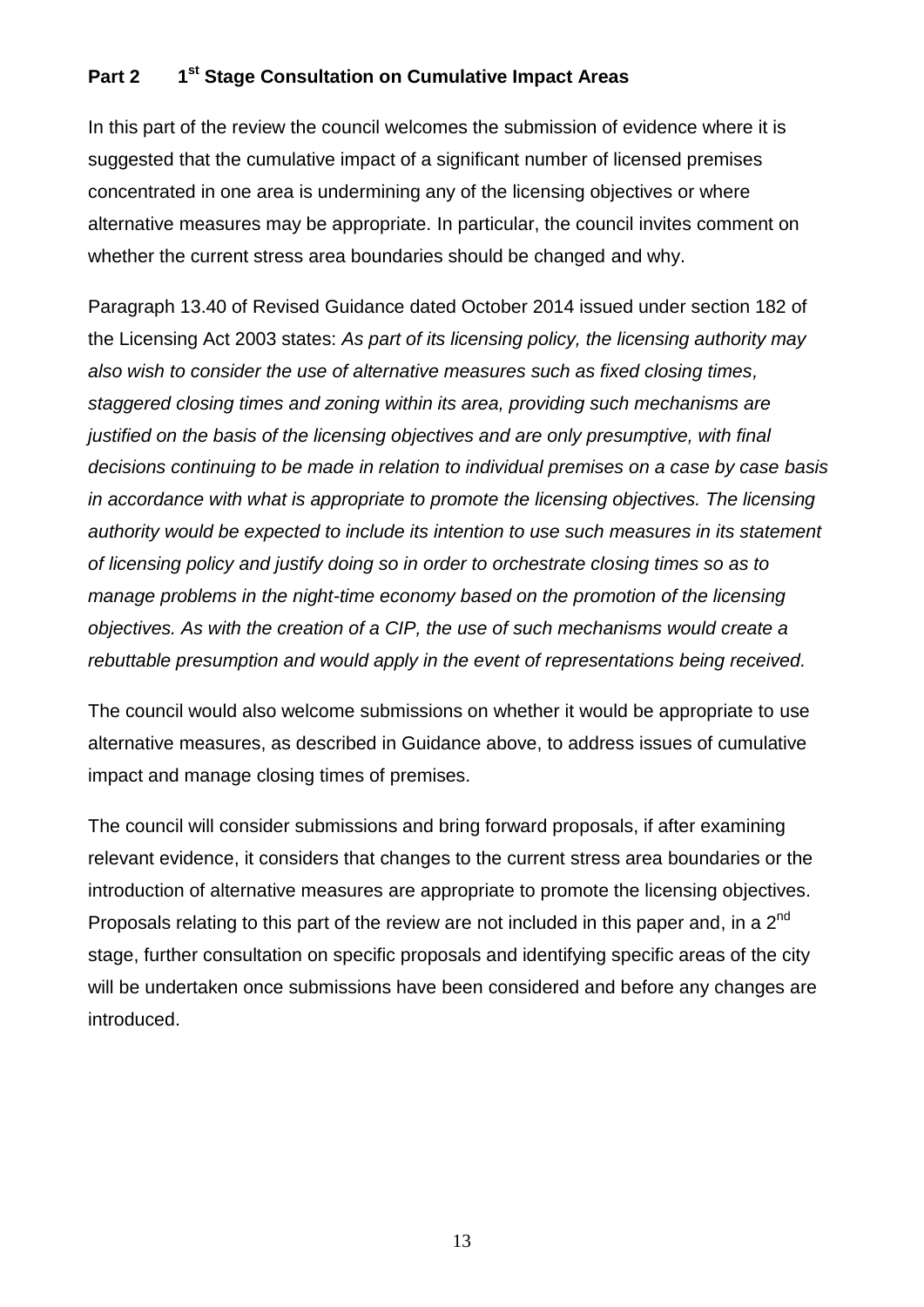**Consolidated list of consultation questions:**

- **Q1 Do you agree that the stress area policy relating to premises which sell alcohol but are not bars, pubs or restaurants should be clarified?**
- **Q2 What conditions should be attached to such licences so as to ensure that they do not add to cumulative impact in the stress area?**
- **Q3 Do you agree that if the sale of alcohol is limited to 20.00 hours then the premises are unlikely to add to cumulative impact in the stress area?**
- **Q4 Do you agree that proprietary clubs are very likely to contribute to cumulative impact in the stress area and will often not offer sufficient control over their members to promote the licensing objectives?**
- **Q5 Do you agree that premises used for private functions, whether they be corporate or personal, are very likely to contribute to cumulative impact in the stress area and will often not offer sufficient control over their members to promote the licensing objectives?**
- **Q6 Do you agree that the policy should not be reviewed in anticipation of the transport changes, but considered at a later date?**
- **Q7 Do you agree that the council should impose conditions to restrict the hours during which customers may be permitted to consume alcohol and be permitted on licensed premises where it considers it appropriate to do so to promote the licensing objectives?**
- **Q8 When an application to review a licence at a premises is being made, do you agree that the licensing authority should consider whether it is appropriate to review all the licences in effect at the premises in order to promote the licensing objectives, and to encourage other applicants to do so?**
- **Q9 Do you agree that the licensing authority in order to promote the licensing objectives should have a policy that all licences take effect when granted?**
- **Q10 Do you agree that the council should only authorise events under its Area Premises Licences when it is appropriate to do so to promote the licensing objectives and ensure that persons likely to be affected by such events have had an opportunity to have their say?**